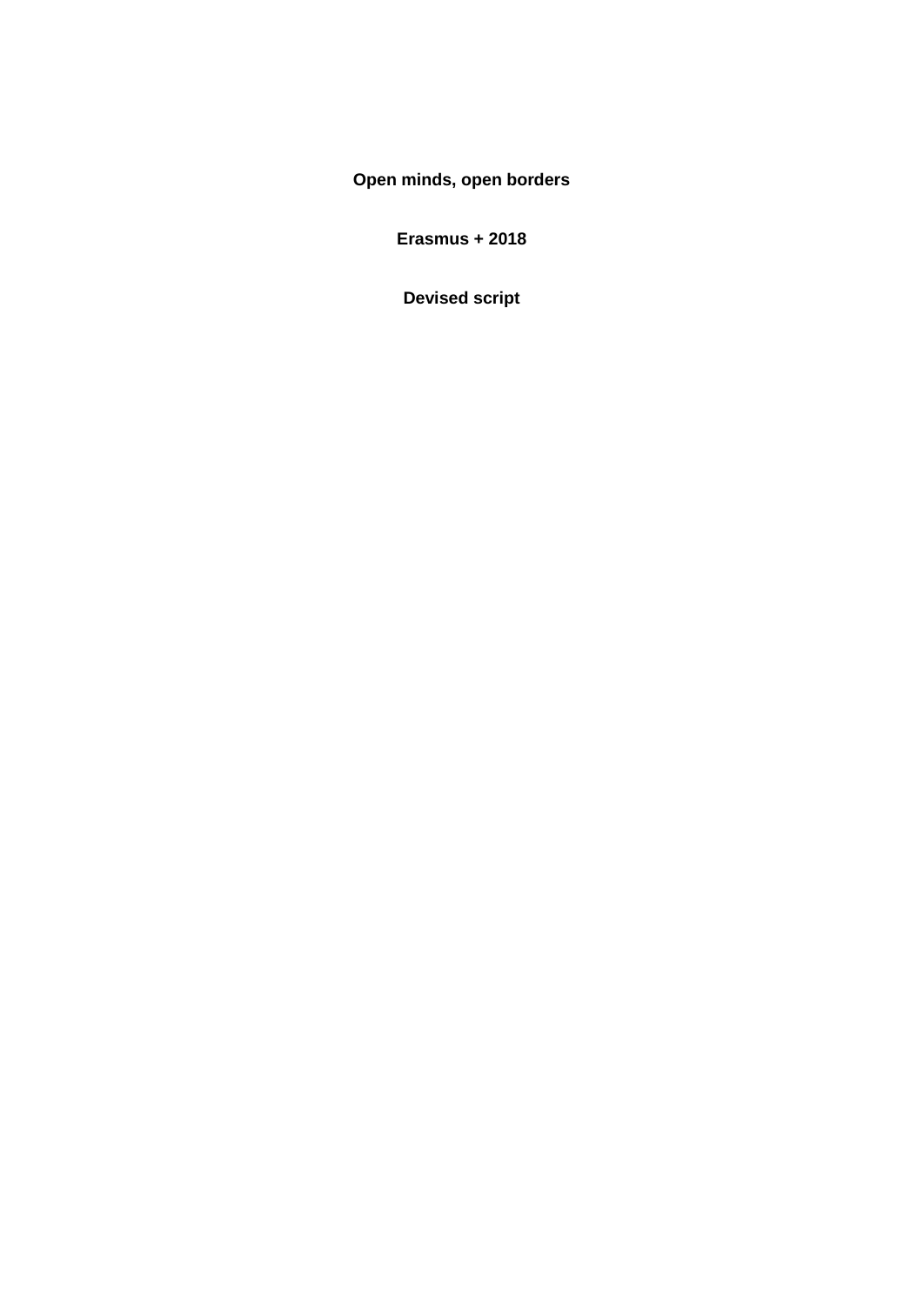## **Characters:**

Violet - Rosie Samira - Abbie Father - Luke G. Mother - Johanna Loved ones - Luke A., Peter, Federica, Julia, Arsine, Shabina Chuck - Axel Trent - Djurre People at the bar - Jakub, Maria, Emmi, Maja, Alicia Police Officer - Felix Migrant at the airport - Peter People at airport – Eemeli, Maria, Jakub, Julia Passport checker - Maja

# **Scene 1:**

Violet: at home, saying goodbye to mother,

Samira: walking with group

*Transition: freeze; turning into passengers at airport*

*Samira (Abbie) enters with a torn rucksack, running. Stage right. A group of people joins her, supports her, wants to leave as well (Luke, Federica, Arsine, Peter, Julia, Shabina). They all walk fast/run on the spot, facing forwards. They continue running as Violet (Rose) enters and puts a new-looking backpack on. Her mother (Johanna) enters and gives her a scarf as a gift that should remind her of home. Her father (Luke) steps in, interrupting, accusing his own daughter to be leaving Over Here for no good reason, although the audience doesn't know the reason yet. The father totally disagrees on the mother's gift as he thinks Violet isn't worthy of wearing a scarf that symbolizes Over Here. The father gets and angry and raises his fist as if to hit Violet. The scene freezes, the walking group also freezes.* 

## **Scene 2:**

at the airport

Violet reading a letter out loud

*freeze when the letter is read*

*Transition: after letter is read, drop freeze, walk for some more time*

*Props:*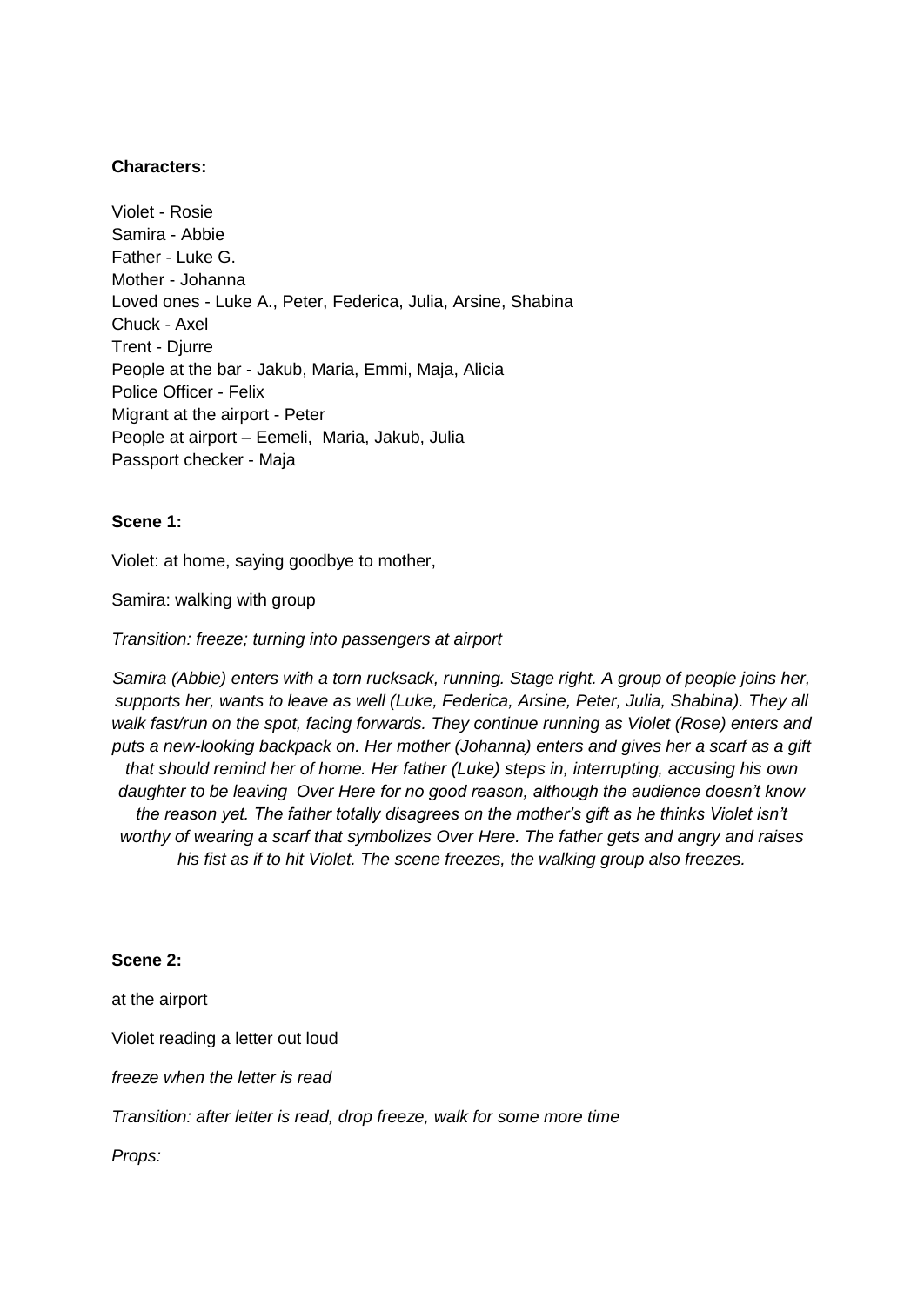*Luke A. - Table Federica - Table Arsine - Chair Johanna - Chair Axel - Chair Djurre – Chair*

*The walkers all turn into airport passengers. They all walk about hurriedly. Violet is among them. New passengers with coats and suitcases enter (*Eemeli*, Peter, Maria, Jakob, Julia). The walkers exit the scene if they have to wear a coat, to then re-enter. Violet carries a letter in her pocket. Violet stops, center stage, she reads the letter out loud (fragments taken from the poem "The émigré"). It is now understood that she is moving Over There because she wishes to join the Love of her life.* 

*As she finishes reading the poem the props for the following scene are brought in: Federica and Luke bring in two tables, Arsine, Johanna, Axel, Djurre bring a chair each in, 3 in total. They set up the stage for the café scene. The tables and chairs are on the right hand side of the stage.* 

## **Scene 3:**

back at home  $\rightarrow$  cafe/ restaurant

discrimination against glasses

*Djurre and Axel 'steal' a chair and the tray*

*Emmie and Maria turn the tables*

*Jakub, Maria and Emmie carry chairs off stage*

*The scene is set at a café Over Here (at home). We see Vioets's parents discussing at a table, two friends (Alicia and Maja) standing at the bar and chatting and another couple of friends (Emmi and Jakob) talking with the bartender (Maria). Two men, Chuck and Trent, enter and start insulting every custumer who is wearing glasses. They start verbally attacking another man until they actually push him off his chair and start doing the same with Violet's parents. One of the custumers (Emmi) shouts: "Police!" to get the two men to run away. Chuck runs off, stealing a chair while Trent grabs the tray of drinks and flees. The two tables are positioned on the left (Maria and Emmie), as if they were a passport booth and the three remaining chairs are brought out (Maria, Emmie and Jakob). An officer (Felix) with a weapon (an umbrella) stands behind them, with a threatening look.* 

**Scene 4:**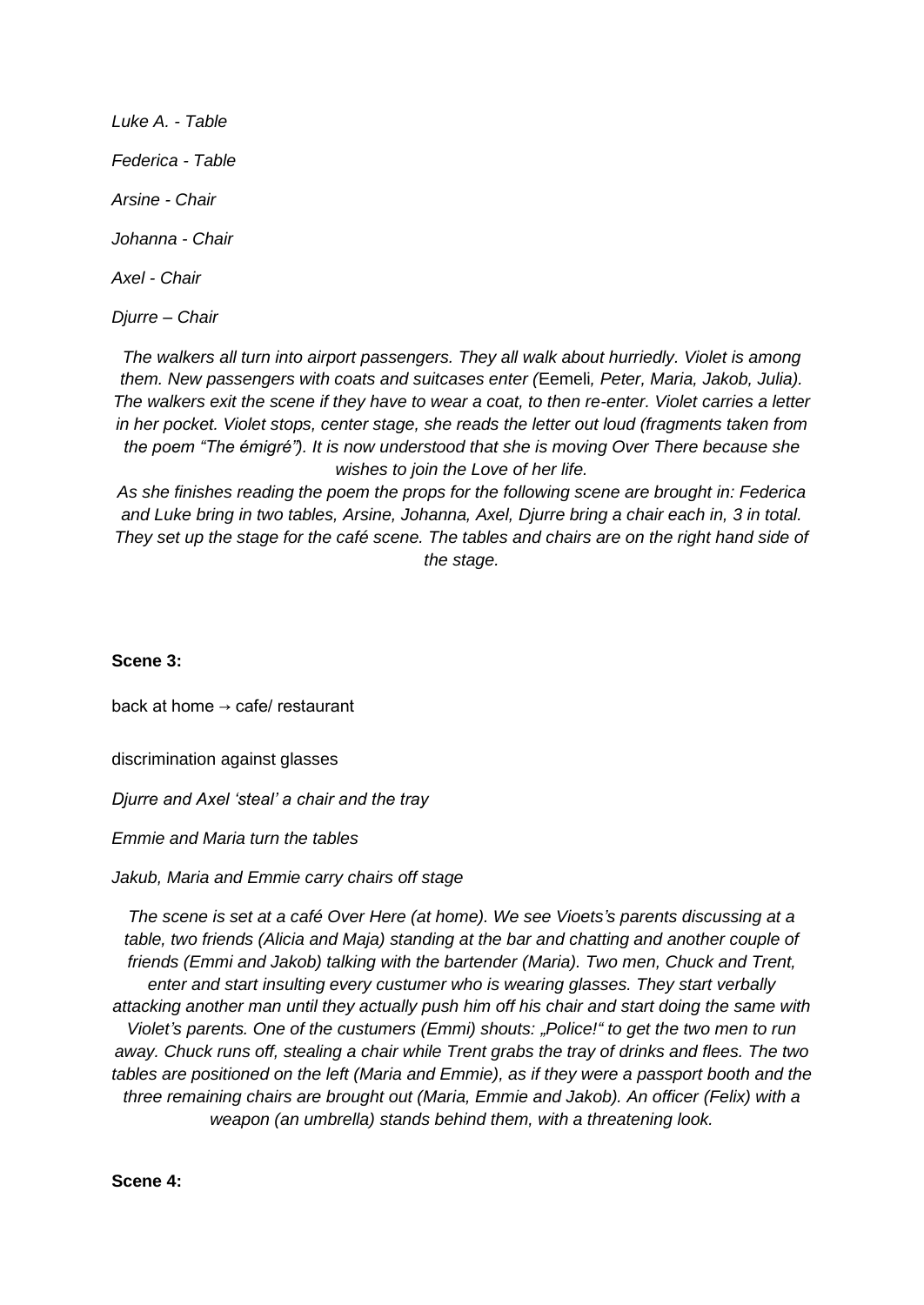passport scene

*other people in line: Emmele and Julia*

*Transition: group runs on stage and forms border (in a line)*

*as soon as Felix is 'hidden', he lifts up the tables and leaves*

*Three people are stading in line, waiting to have their passport checked to cross the border. The first person (Julia) exits without any problems, Violet, though, gets stopped. She is asked why she wants to flee to Over There. The police officer doesn't trust her because she comes from Overe Here and asks her to step aside. A third person is allowed to go through without any problems. The police officers then threatens Violet to take her scarf away, as if it was some sort of hidden weapon or threat. Only when the police officer realizes that the scarf is just a piece of cloth, he lets her go through. One by one the whole cast enters running, forming a border line.* 

## **Scene 5:**

The border

*order of runners: Johanna, Luke A., Emmi*

*after the three runners the group of 'loved ones' and Samira run in front of the border*

*the rest leaves*

Refugees walking, one by one collapsing

*order of collapsing: Peter, Federica, Julia, Arsina*

Samira reads part of the poem as a letter (?)

*Transition to airport*

*Everyone in the line is ready to flee, ready to run away. Only three people (Johanna, Luke A. Emmi) attempt to escape but they get pulled back into position. The two tables behind the line are pulled back up into a straight position (Felix, who then exits). Everyone, except Samira's peers, slowly backs up and exits. Samira's group then starts walking on the spot, facing fowards. They have escaped, they are trying to reach Over There. Slowly, one at the time, a few members of the group collapse. They cannot make it, they cannot walk anymore. They exit (in order: Peter, Federica, Julia and Arsina).*

## **Scene 6:**

airport in arriving country, immigrant shouting about scarf

Transition to next scene; everyone comes in → walking in space as citizens in big city